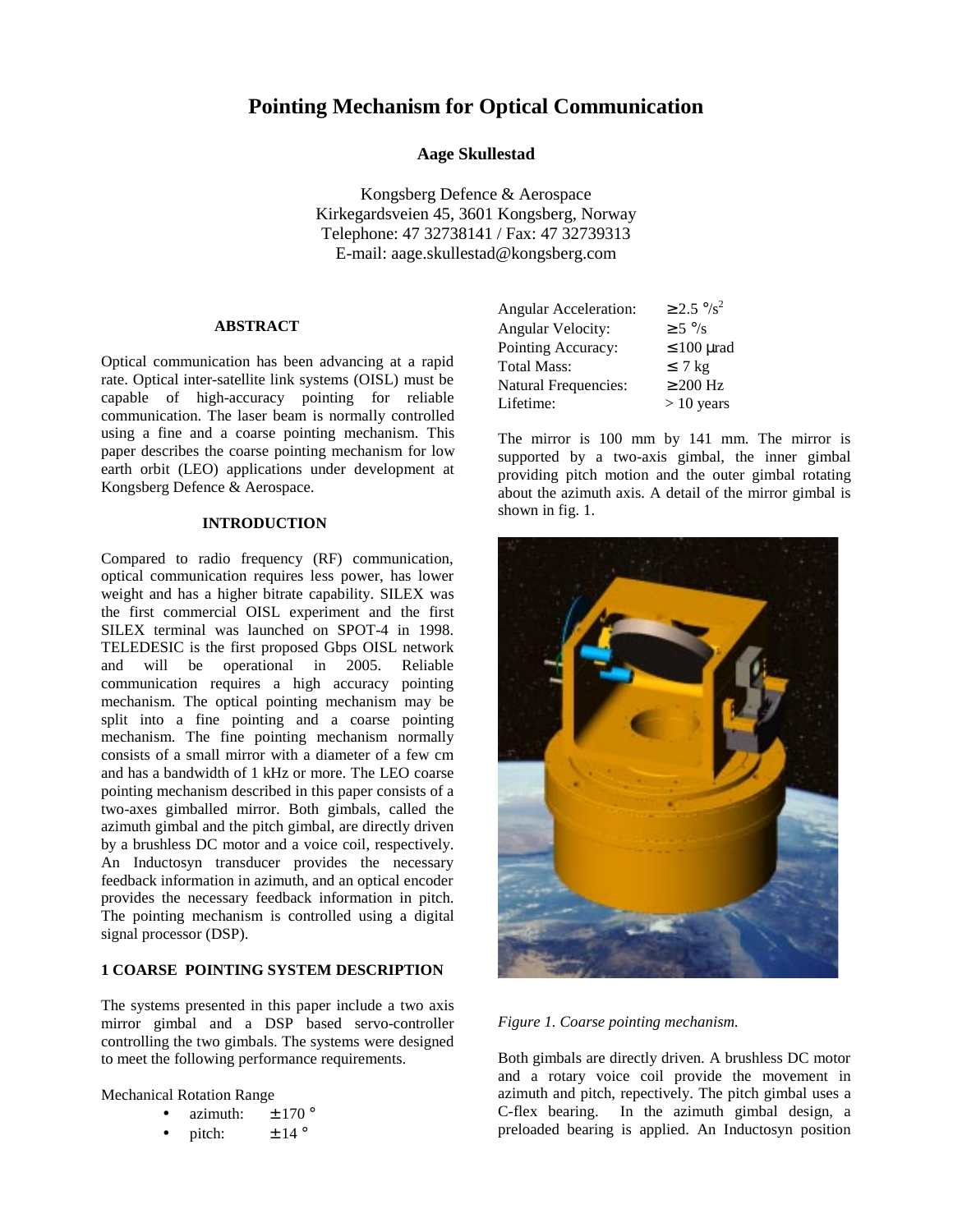transducer and an optical encoder are used for feedback in azimuth and pitch, respectively. Digital control is applied in both azimuth and pitch. It was important to minimise the prototyping time, and dSPACE was chosen as our real time system. dSPACE applies the MATLAB RT workshop and allows rapid control prototyping within the MATLAB enviroment. Algorithms can quickly be generated and tested without writing a line of native DSP code. dSPACE applies a Texas TMS320C40 DSP. Fig. 2 shows the complete system.



*Figure 2. Complete coarse pointing system*

# **2 GIMBAL DESIGN**

The mechanical design is a conventional two-axis inner outer gimbal arrangement with intersecting axes of rotation. Great attention has been given to bearings. They provide sufficient structural stiffness, but they may also generate friction torques affecting the performance of the servo.

**2.1 Material Choice**

Before deciding the material type to be used in the prototype, several materials were evaluated. An overview over two alternative materials and their properties for use in the pointing mechanism is shown in table 1.

| <b>Material</b>                      | <b>Aluminium</b><br>AISI 7075-T651 | <b>Titanium</b>  |
|--------------------------------------|------------------------------------|------------------|
| Density $g/cm^3$                     | 2,80                               | 4,43             |
| Thermal coeff. of                    |                                    |                  |
| expansion<br>$[10^{-6}/^{\degree}K]$ | 22,9                               | 8.8              |
| <b>Heat conductivity</b>             |                                    |                  |
| [W/m °K]                             | 134                                | 7,2              |
| E-module [GPa]                       | 71                                 | 110              |
| Microyield tension                   |                                    |                  |
| [MPa]                                | 124                                | 482              |
| Specific heat, $C_p$                 |                                    |                  |
| [ $J/Kg$ $^oK$ ]                     | 838                                | 565              |
|                                      | - Low cost                         | - Light          |
|                                      | - High thermal                     | - Stable         |
|                                      | conductivity                       | - Thermal coeff. |
|                                      | Fast thermal                       | of exp. almost   |
| <b>Advantages</b>                    | equilibrium                        | like glass       |
|                                      | E-module                           |                  |
|                                      | approx. the                        |                  |
|                                      | same as alum.                      |                  |
|                                      | High                               | - Expensive      |
| <b>Disadvantages</b>                 | coefficient                        | - Low thermal    |
|                                      | of expansion,                      | conductivity     |
|                                      |                                    |                  |

*Table 1. Material properties*

7075 T651 aluminium was chosen in the prototype. This is an aluminium alloy with good properties, but is difficult to machine. Manufacturing the mechanism in titanium was evaluated. However, because of the price and the fact that this only was a prototype model, it was decided to use aluminium. In order to get the required accuracy, the parts had to be produced with a fine surface finish of 1.6  $\mu$ m.

#### **2.2 Azimuth Gimbal**

All parts in the azimuth assembly are designed using CAD tools. Minimising the complexity was an important design goal and the final construction consists of fourteen parts. The main parts can be seen in Fig. 2. The azimuth gimbal is directly driven using a brushless DC motor. The directly driven gimbal completely removes the gear backlash, but, due to the lack of gear, friction torque problem increases.

#### **2.2.1 Bearing**

Poor mechanical stiffness causes static deflections and will cause undesirable vibrations. Backlash in the bearing should also be avoided. These facts lead to the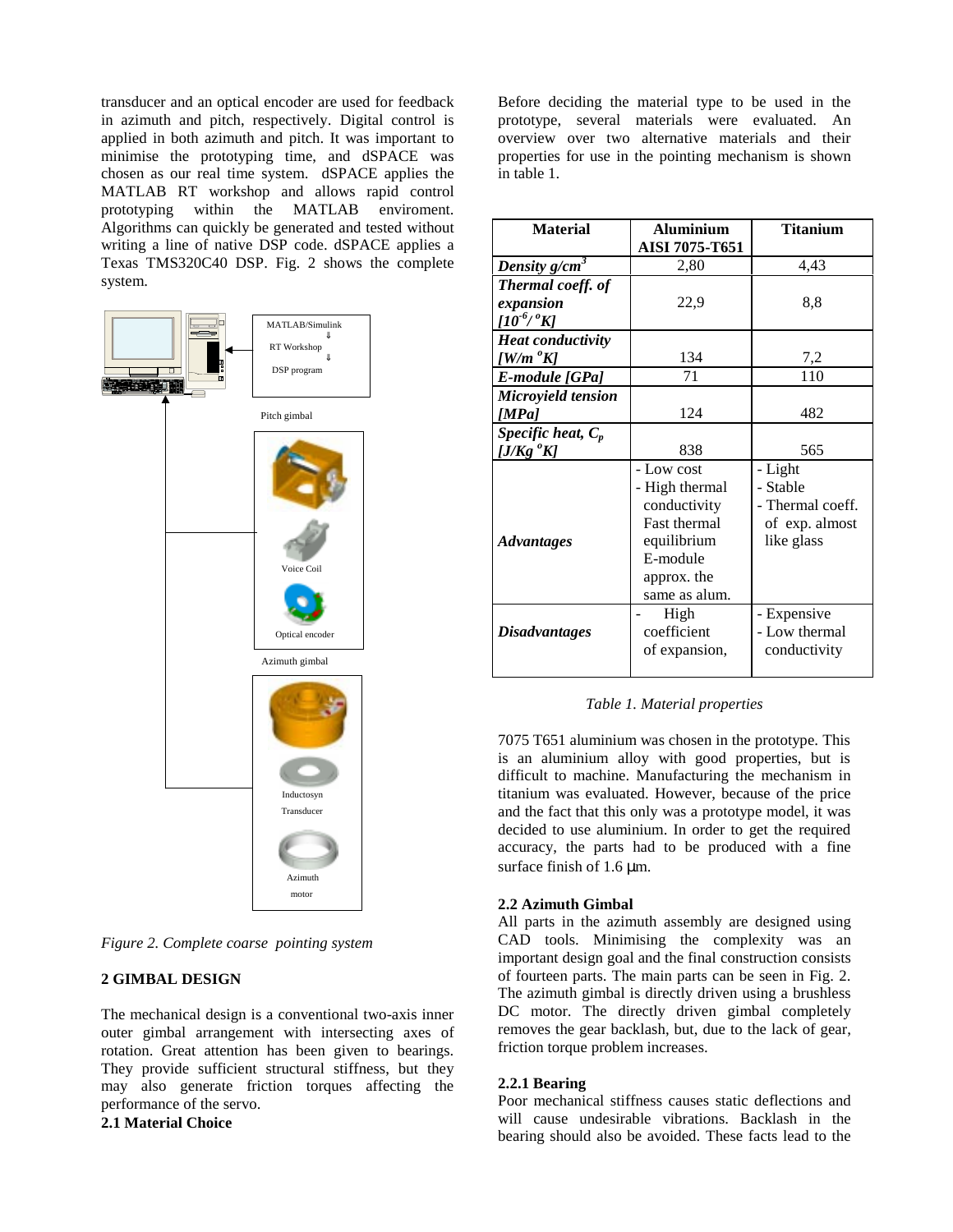selection of a preloaded bearing. A heavily preloaded bearing has good stiffness, but also exhibits a large friction torque. A large friction torque leads to poor control accuracy, unless the available motor torque is much greater than the friction torque. The chosen motor handles large friction torques, but at the cost of large weight penalty. It become necessary to choose a bearing that compromises the preloaded force and the friction torque. The selected bearing has a run torque of 0.105 Nm and a break-out torque of 0.16 - 0.21 Nm. This leads to a motor size reduction.

## **2.2.2 Sensor**

An absolute Inductosyn transducer was selected as the feedback sensor in azimuth. This sensor has an accuracy of about 5 µrad. The Inductosyn transducer applies inductive coupling between two moving parts to measure the angle. Because of the non-contacting elements there is zero wear and tear, normally no mechanical adjustment, and no lubrication is required. This sensor is ideal for space applications where components have to function the entire lifetime without maintenance. The Inductosyn transducer is also designed to resist the effects of light radiation, vacuum, high vibration and shock and a wide temperature range.

# **2.2.3 Motor**

The chosen azimuth motor is a 3-phase brushless DC motor with peak torque of 3.5 Nm. The torque higher than the expected requirement was chosen based on experiments with lightly and heavily preloaded bearings. The motor has redundant windings. Ideally, the brushless DC motor shall generate a torque directly proportional to the current in the windings. The torque shall also be independent of the angular position of the rotor. In reality there will be small torque disturbances caused by geometric and magnetic imperfections. These effects are referred to as cogging and ripple and will influence the pointing accuracy.

## **2.3 Pitch Gimbal**

The construction consists of 6 parts. The main part of the pitch gimbal can be seen in Fig. 2. The pitch gimbal is, as the azimuth gimbal, directly driven. However, the pitch angle is limited to  $\pm$  14 °, and instead of a brushless DC motor a rotary voice coil is chosen. The limited pitch angle also makes it possible to apply a Cflex bearing in pitch. The feedback sensor in pitch is located on the outside of the gimbal and an optical encoder was chosen.

#### **2.3.1 Bearing**

A C-flex bearing was chosen. The C-flex bearing is flexible and has extremely long life-time expectancy for limited ranges of rotation, even when used for constant cycling. They have crossed springs made of highstrength corrosion resistance steel, capsulated in a cylindrical housing. The spring element consists of an

inner and a two-part outer spring, which interlock and are crossed at an angle of 90°. The bearing requires no lubrication, is maintenance free and has extremely low hysteresis. Starting and running torque variations, due to thermal and lubrication variations, do not exist. The C-Flex bearing has no friction, no wear and tear, no backlash, exhibit a constant linear torsion spring rate, and is self centring when deflecting forces are removed.

#### **2.3.2 Sensor**

An optical encoder was chosen as the feedback sensor in pitch. There are two types of optical encoders, the incremental and the absolute encoder. An incremental encoder generates a pulse for a given increment of the shaft rotation. The angular shaft rotation is determined by counting the output pulses of the encoder.

An absolute encoder has a number of output channels, such that every shaft position may be described by its own unique code. Optical encoders, with an accuracy of less than 1 µrad, are available. The mechanical mounting may influence the accuracy of the encoders.

#### **2.3.3 Motor**

The pitch movement is limited to a small angle and a voice coil is chosen. The voice coil actuator has high torque-to-mass ratio, no backlash, is cogging-free and has a low-hysteresis motion.

#### **2.4 Analysis**

The natural frequencies of the mechanism reveal the stiffness of the construction. FE analysis was performed on the mechanism. One important goal with this analysis is to see if the natural frequencies of the construction are above 200 Hz, and also to see the effect of changing the stiffness of the bearings in azimuth and pitch.

#### **2.4.1 Static Analysis**

CAD tools were used to find the natural frequencies of every mechanical part in the mechanism. In order to obtain the required stiffness of the total construction, it is important that each part has a sufficient stiffness. All parts have higher frequencies than the required natural frequency of 200 Hz.

## **2.4.2 Dynamic Analysis**

The dynamic FE analysis was performed using a mechanism program called FEDEM developed by FEDEM AS. The program is intended for design and optimisation of the performance of mechanical systems. The program can perform mechanism simulation to optimise the motion behaviour, run FE analysis of individual parts, run FE analysis of the complete mechanism and design the control system in order to obtain required damping and optimal system performance. FEDEM is a non-linear FEM program. The program also includes full stress analysis and eigenvalue solution for selected time steps. It is possible to analyse the overall performance of flexible body